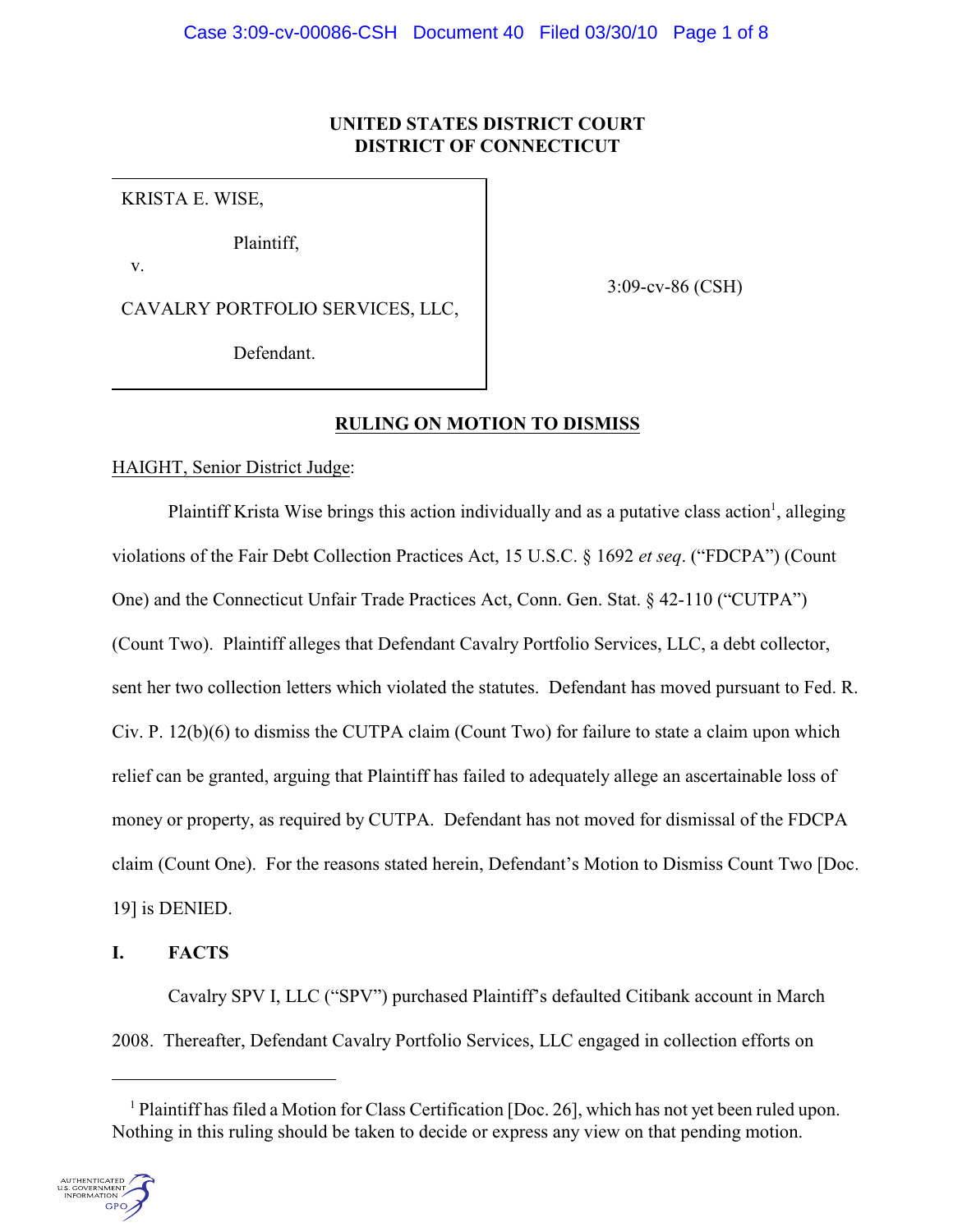#### Case 3:09-cv-00086-CSH Document 40 Filed 03/30/10 Page 2 of 8

behalf of SPV. On March 11, 2008, Defendant sent Plaintiff a collection letter, which listed a balance of \$7,178.43. On November 12, 2008, Defendant sent Plaintiff a second collection letter, which listed the balance due as \$7,988.99. "None of the letters stated that the amount of the debt might vary from day to day because of, for example, interest, late charges, or other charges." (Am. Compl. ¶ 17) "None of the letters notified Plaintiff of her right to obtain an exact, up-to-date amount of the debt allegedly due." (Am. Compl. ¶ 18)

Plaintiff alleges that in sending these letters, Defendant violated FDCPA, in that Defendant (a) used false, deceptive and misleading representations or means in connection with the collection of an alleged debt, (b) falsely represented the character, amount or legal status of an alleged debt, (c) used unfair or unconscionable means to collect or attempt to collect an alleged debt, and (d) failed to provide the consumer with a written notice containing the amount of the alleged debt. (Am. Compl. ¶ 36) Plaintiff further alleges that Conn. Gen. Stat. § 36a-806 prohibits collection agencies from engaging in any practice determined by the Commissioner of Banking to be an unfair or deceptive act or practice (Am. Compl. ¶ 43), and that the Commissioner of Banking has adopted regulations precluding false or misleading representations which are identical to the prohibitions set forth in FDCPA. (Am. Compl. ¶ 44, citing Conn. Agencies Regs. § 36a-809-3(f-g)).

## **II. STANDARD OF REVIEW**

When deciding a motion to dismiss under Fed. R. Civ. P. 12(b)(6), the Court must "accept as true all of the factual allegations set out in plaintiff's complaint, draw inferences from those allegations in the light most favorable to plaintiff, and construe the complaint liberally." Rescuecom Corp. v. Google, Inc., 562 F.3d 123, 127 (2d Cir. 2009). The Court's function in deciding a motion to dismiss "is merely to assess the legal feasibility of the complaint, not to assay the weight of the evidence which might be offered in support thereof."Levitt v. Bear Stearns & Co., 340 F.3d 94, 101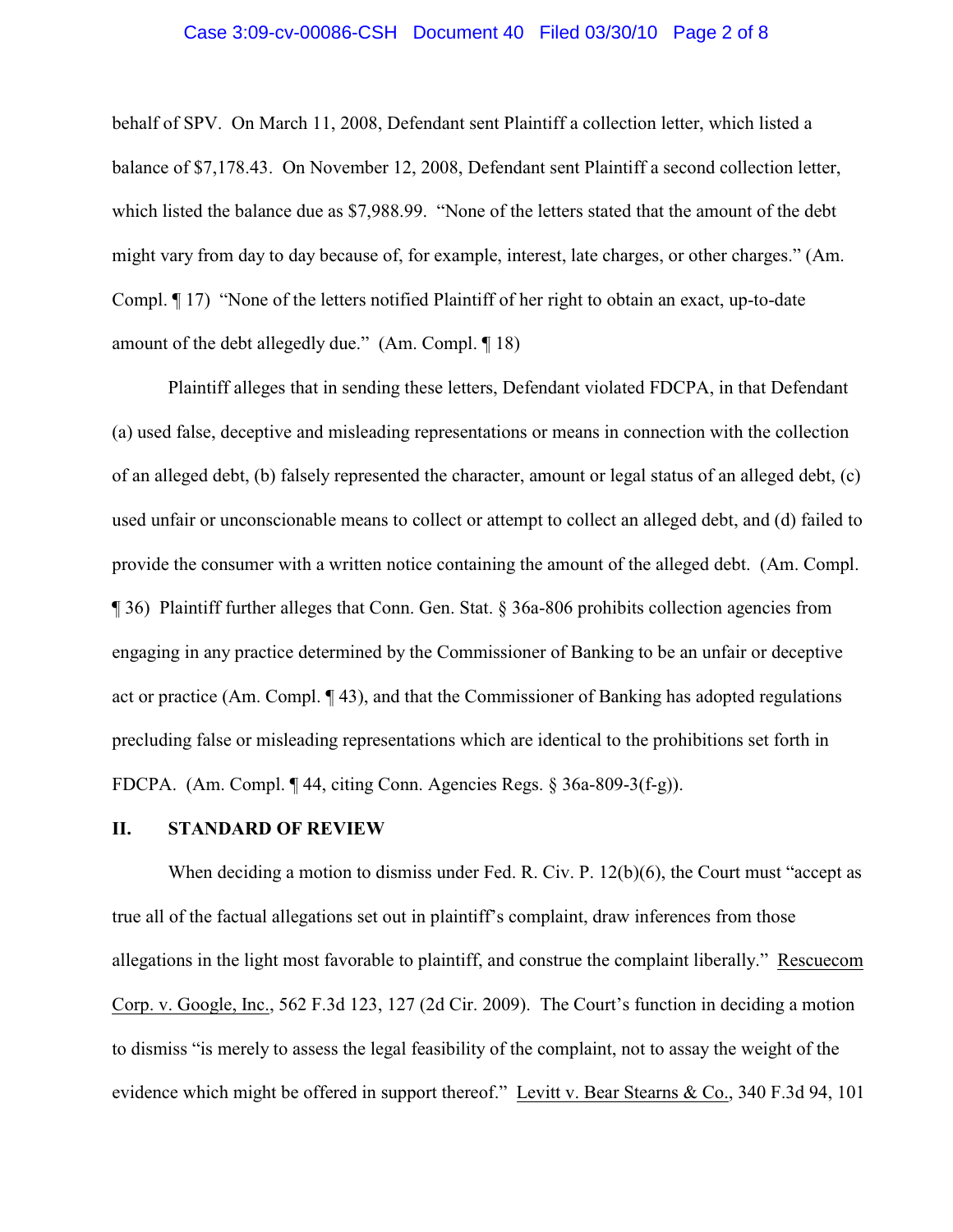#### Case 3:09-cv-00086-CSH Document 40 Filed 03/30/10 Page 3 of 8

(2d. Cir. 2003). "This issue is not whether a plaintiff will ultimately prevail but whether the claimant is entitled to offer evidence to support the claims." Scheuer v. Rhodes, 416 U.S. 232, 236 (1974)*.*

Although a complaint "does not need detailed factual allegations, a plaintiff's obligation to provide the grounds of his entitle[ment] to relief requires more than labels and conclusions, and a formulaic recitation of the elements of a cause of action will not do." Bell Atl. Corp. v. Twombly, 550 U.S. 544, 555 (2007) (internal quotation marks and citations omitted). "Nor does a complaint suffice if it tenders naked factual assertions devoid of further factual development." Ashcroft v. Iqbal, 129 S. Ct. 1937, 1949 (2009). Rather, "a complaint must contain sufficient factual matter, accepted as true, to state a claim to relief that is plausible on its face." Id. at 1950. "A claim has facial plausibility when the plaintiff pleads factual content that allows the court to draw the reasonable inference that the defendant is liable for the misconduct alleged." Id.

When deciding a motion to dismiss, the Court may consider "only the facts alleged in the pleadings, documents attached as exhibits or incorporated by reference in the pleadings and matters of which judicial notice may be taken." Samuels v. Air Transp. Local 504, 992 F.2d 12, 15 (2d Cir. 1993). In the case at bar, Plaintiff has attached as exhibits to the Amended Complaint [Doc. 16] the two collection letters at issue [Doc. 39], although the Court has not relied on them in deciding this motion.

### **III. DISCUSSION**

CUTPA prohibits "unfair or deceptive acts or practices in the conduct of any trade or commerce." Conn. Gen. Stat. § 42-110b(a). To prevail on a claim under CUTPA, a plaintiff must demonstrate that he or she "suffered any ascertainable loss of money or property, real or personal" as a result of conduct prohibited by the Act. Conn. Gen. Stat. § 42-110g(a); see Hinchliffe v. Am. Motors Corp., 184 Conn. 607, 615 (1981) ("The ascertainable loss requirement is a threshold barrier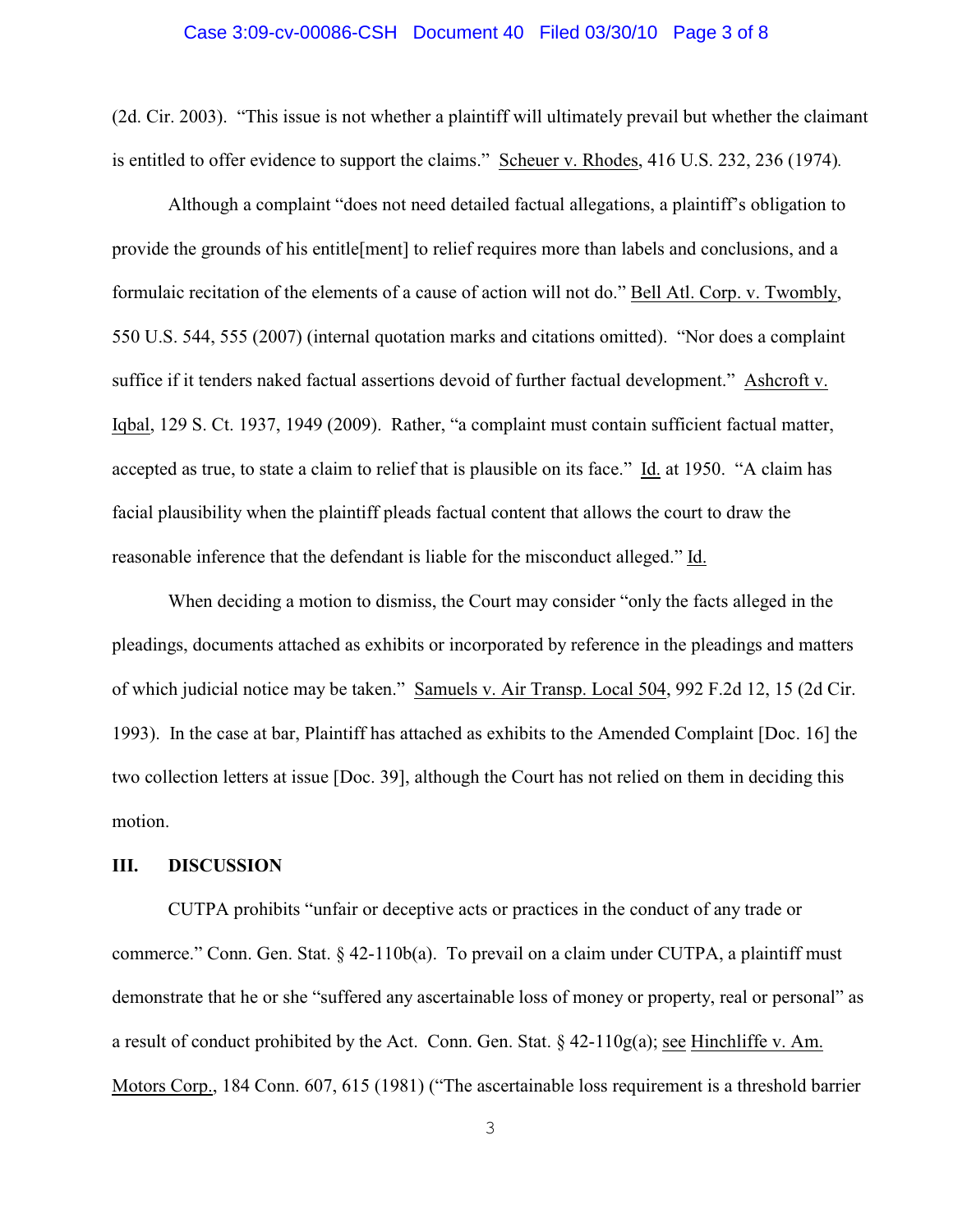#### Case 3:09-cv-00086-CSH Document 40 Filed 03/30/10 Page 4 of 8

which limits the class of persons who may bring a CUTPA action seeking either actual damages or equitable relief."). Furthermore,

[t]he "ascertainable loss" requirement does not require that a plaintiff prove a specific amount of actual damages. As the Connecticut Supreme Court has explained, "'ascertainable' means 'capable of being discovered, observed, or established," while "'loss' has been held synonymous with deprivation, detriment and injury. It is a generic and relative term." Hinchliffe, 184 Conn. at 613 (citations omitted). Thus, "whenever a consumer has received something other than what he bargained for, he has suffered a loss of money or property. That loss is ascertainable if it is measurable even though the precise amount of the loss is not known." Id. at 614. Moreover, "under CUTPA, there is no need to allege or prove the amount of the ascertainable loss." Id. CUTPA specifically permits equitable relief, and thus "expressly contemplates plaintiffs' judgments which do not include an award of money damages." Id. at 618.

Goins v. JBC & Assocs., P.C., 352 F. Supp. 2d 262, 274-275 (D. Conn. 2005).

In the case at bar, Defendant moves pursuant to Fed. R. Civ. P. 12(b)(6) to dismiss Plaintiff's CUTPA claim on the basis that, despite amending the complaint, Plaintiff has failed to "include any allegations that would conceivably support a claim of ascertainable loss of money or property and therefore fails to meet a threshold statutory requirement under CUTPA." [Doc. 20 at 1] In support of her claim that she has indeed pled an ascertainable loss, Plaintiff points to the allegations in the Amended Complaint that "Defendant reported Plaintiff's account as past due to the credit bureaus" (Am. Compl. ¶ 7) and that "Plaintiff did not bargain for illegal collection tactics." (Am. Compl. ¶ 8) Plaintiff also makes parallel allegations with regard to the putative class members. (Am. Compl. ¶¶ 48-49)

#### **A. Benefit of the Bargain**

Plaintiff asserts that she and putative class members have pled an ascertainable loss that can support a CUTPA claim, in that they have stated that they "did not bargain for illegal collection tactics." (Am. Compl. ¶¶ 8, 49) Plaintiff further argues that "inherent in every contract" is a "bargain for compliance with [relevant] statutes," such as the FDCPA, and that the implied bargain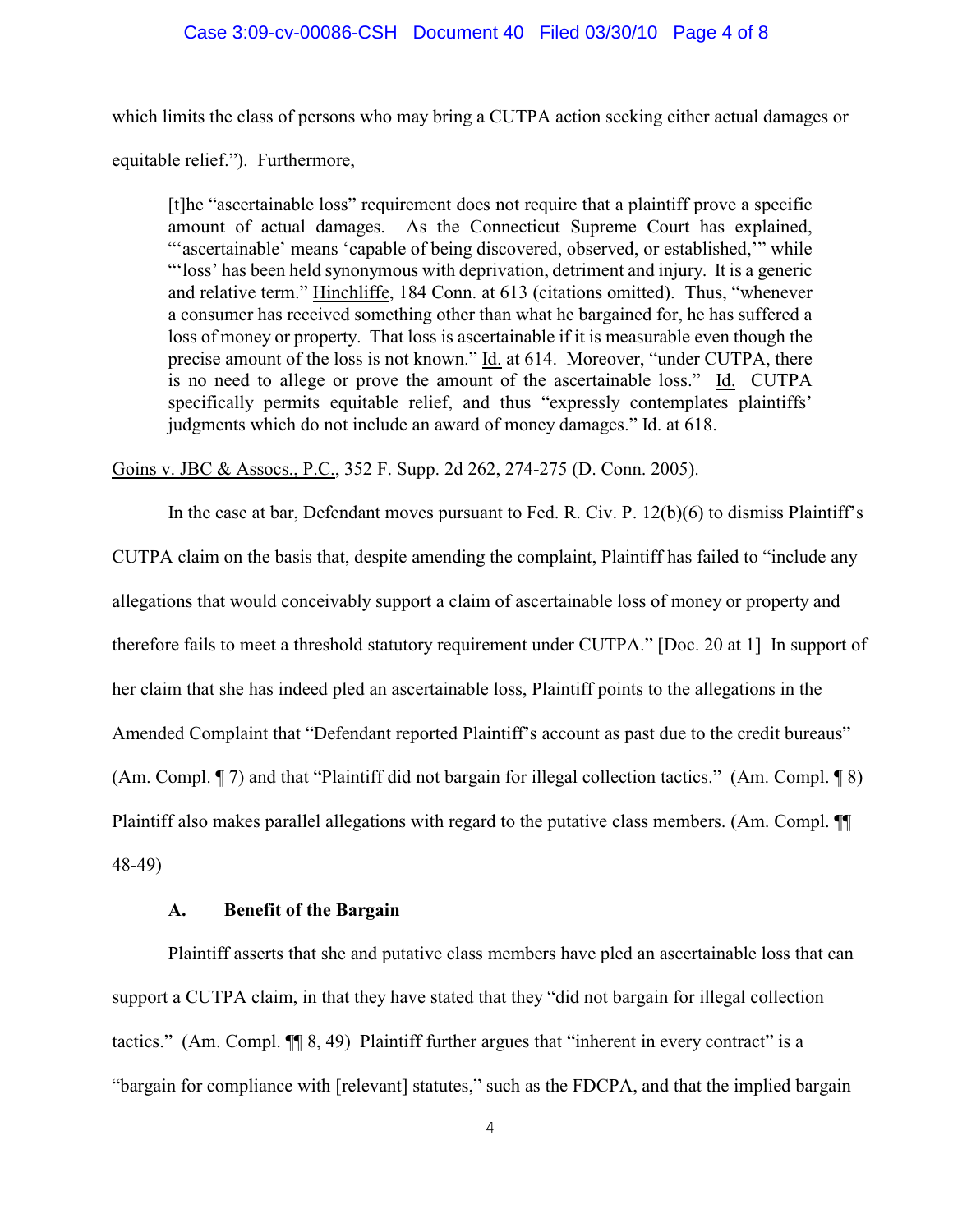#### Case 3:09-cv-00086-CSH Document 40 Filed 03/30/10 Page 5 of 8

was not honored here. [Doc. 21 at 2] It is true that "whenever a consumer has received something other than what he bargained for, he has suffered a loss of money or property." Hinchliffe, 184 Conn. at 614. However, as Defendant notes, Plaintiff's argument incorrectly assumes the existence of a contract between her and Defendant, when in fact the only entity with which Plaintiff bargained was Citibank, from whom Defendant, a debt collector, later purchased Plaintiff's defaulted consumer credit account. [Doc. 22 at 2-3] The Court has previously rejected this "benefit of the bargain" theory of ascertainable loss under CUTPA where, as here, the indebted plaintiff and the defendant debt collector were not in contractual privity, stating:

Assuming that Plaintiff and his creditor entered into a valid consumer credit contract, and also assuming that an implied term of this contract was to collect the debt in accordance with the FDCPA, the reach of this contractual obligation was confined to the creditor and its successors in interest. The original creditor in this case was MBNA, and its successor in interest was CAMCO, which then hired Defendant to collect on Plaintiff's debt. As such, Defendant is not a party to the consumer credit contract, and therefore did not breach any contractual obligation to Plaintiff through its violation of the FDCPA.

Gervais v. Riddle & Assocs., P.C., 479 F. Supp. 2d 270, 280 (D. Conn. 2007). Furthermore, "courts in this district have consistently held that false communications from a debt collector alone, without further damage to a plaintiff, are insufficient to constitute ascertainable loss." Id. at 279 (citations omitted). Thus, Plaintiff and the putative class members have failed to allege an ascertainable loss for CUTPA purposes by stating that they did not bargain for illegal collection tactics.

## **B. Reporting to Credit Bureaus**

Plaintiff also contends that she and the putative class members have pled an ascertainable loss by alleging that Defendant reported Plaintiff's and class members' accounts as past due to the credit bureaus. (Am. Compl. ¶ 7, 48) The only case that Plaintiff cites as having adopted this reasoning is a Utah state Court of Appeals decision interpreting the Utah Consumer Sales Practices Act ("UCSPA"), Utah Code Ann. §§ 13-11-1 to -23 (2005). While obviously not controlling with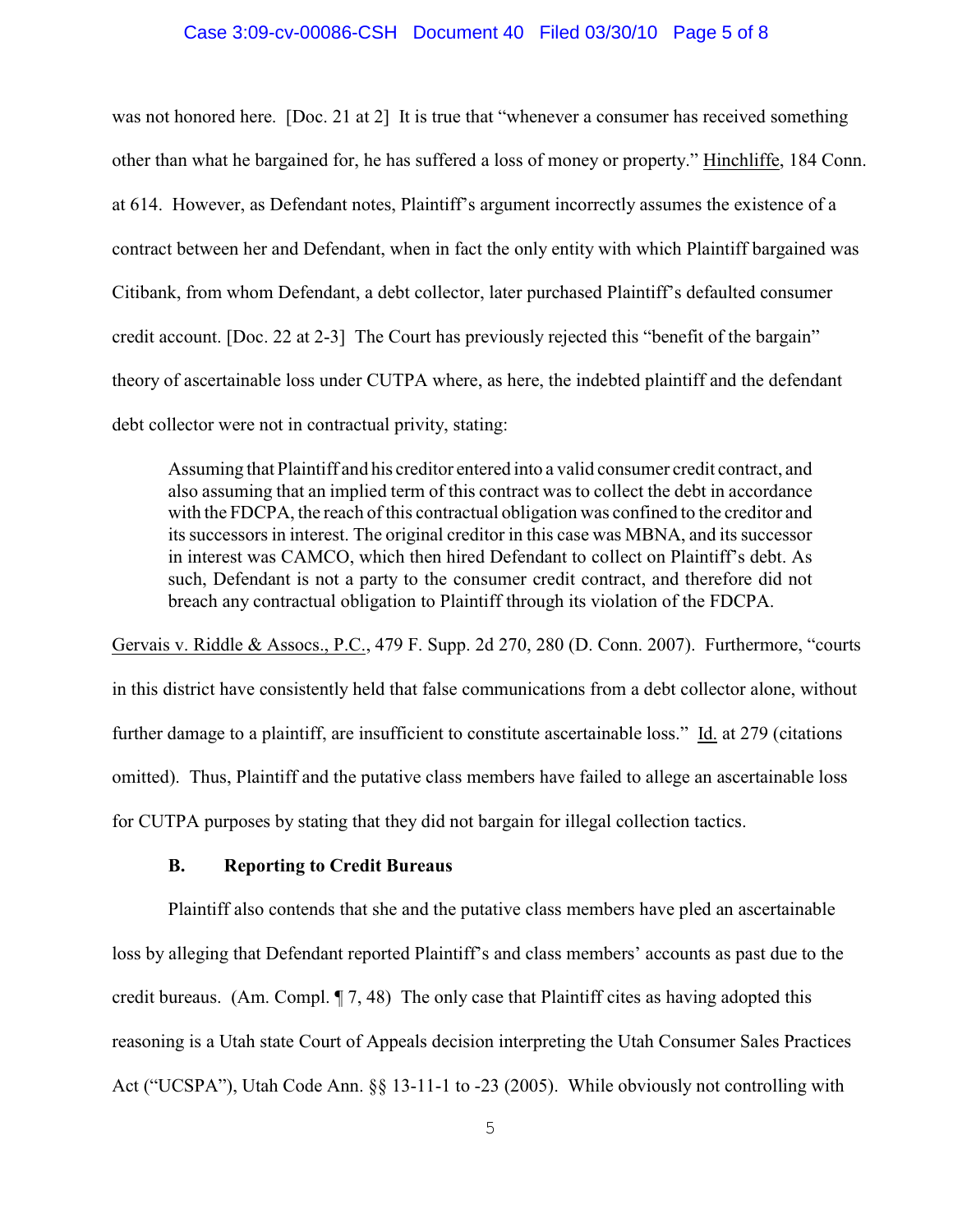respect to CUTPA, the rationale underpinning that decision is compelling:

[G]iven the realities of our credit-dependent economy, we have no hesitation concluding that improperly causing negative information to be included in a personal credit report itself qualifies as the type of threshold "loss" section 13-11-19 requires a consumer to demonstrate as a result of a violation of the UCSPA. Certainly in this day and age, negative information in one's personal credit report can have a significant detrimental effect on one's credit rating, on one's ability to secure or maintain lines of credit at reasonable interest rates, and on one's sound fiscal reputation in general. It is clear that the negative information would not have been placed on Andreason's credit report but for the collection action Defendants instituted against him, which was based on a contract that had been fraudulently altered in contravention of the UCSPA.

Andreason v. Felsted, 137 P.3d 1, 6 (Utah Ct. App. 2006). In addition, the District Court for the

District of Connecticut has previously indicated that a debt collection letter that violated FDCPA

could potentially constitute an ascertainable loss, although it concluded that the Plaintiff had not

demonstrated as much in that case:

It is possible to speculate that a [collection] letter of the kind sent to plaintiff could cause injury in a variety of ways. A consumer may respond to the letter by actually paying an amount far greater than what is actually owed, or may incur other expenses in challenging the debt collection effort. *The debt collection practice may unfairly damage the consumer's credit rating*, or may cause the consumer emotional distress. The threshold of showing a measurable loss is not great.

Goins, 352 F. Supp. 2d at 275-276 (emphasis added).

In response, Defendant contends that "Plaintiff's allegation that Defendant reported

Plaintiff's and class members' accounts as past due to the credit bureaus does not satisfy the ascertainable loss requirement because such allegations are not causally connected to the alleged violation." [Doc. 22 at 1-2] This argument was raised for the first time in reply, and consequently is not entitled to substantive consideration. Thomas v. Roach, 165 F.3d 137, 146 (2d Cir. 1999). Even if it were, it is deficient in merit for the following reasons.

As Defendant correctly notes, "in order to prevail in a CUTPA action, a plaintiff must establish both that the defendant has engaged in a prohibited act *and* that, 'as a result of' this act, the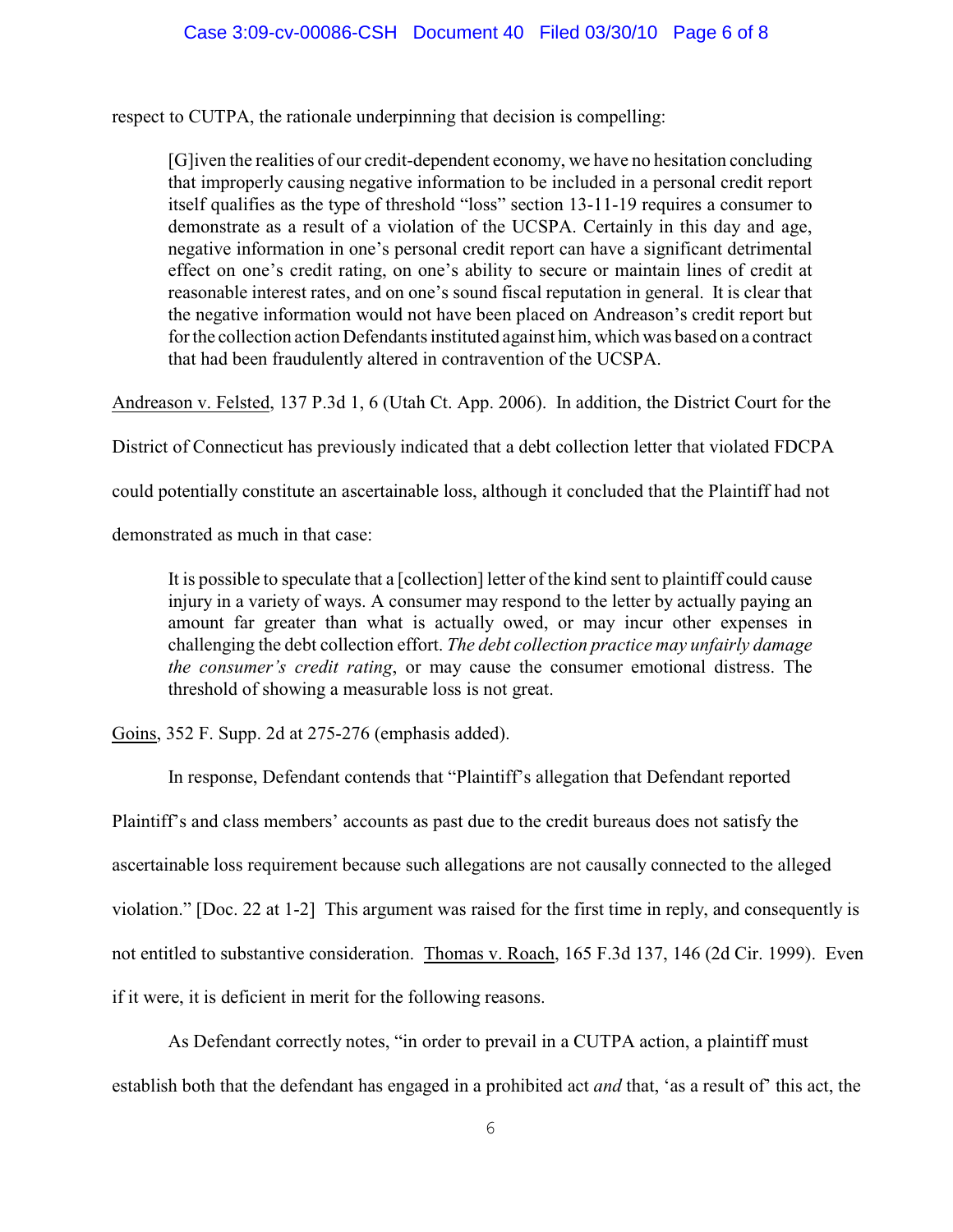#### Case 3:09-cv-00086-CSH Document 40 Filed 03/30/10 Page 7 of 8

plaintiff suffered an injury. The language 'as a result of' requires a showing that the prohibited act was the proximate cause of a harm to the plaintiff." Stevenson Lumber Company-Suffield, Inc. v. Chase Assocs., 284 Conn. 205, 214 (2007) (citation omitted, emphasis in original); see also Abrahams v. Young & Rubicam, 240 Conn. 300, 306 (1997).

Beyond offering those citations, Defendant has not further elaborated or explained its argument, leaving the Court to surmise its meaning, a task which the Court undertakes mindful of its responsibility to draw inferences in the light most favorable to Plaintiff. Defendant appears to concede *arguendo* that reporting an account as past due to a credit bureau could constitute an ascertainable loss in some circumstances, while maintaining that it did not constitute such a loss in this case, because Defendant was not the proximate cause of Plaintiff's account being reported as past due. Perhaps Defendant means to suggest that it did not in fact report Plaintiff's account as past due, and that Plaintiff's account was never reported by anyone as past due, or that it was only so reported by some other entity, such as Citibank. Perhaps Defendant contends that Plaintiff's account would have been reported as past due to the credit bureau even if Defendant had not sent the collection letters that allegedly violated FDCPA, and thus the collection letters did not cause the harm alleged.

However, Plaintiff has claimed, among other things, that the letters violated FDCPA by falsely representing the amount of an alleged debt. (Am. Compl. ¶ 36) To the extent that Defendant's report to the credit bureau reflected this inflated or otherwise false representation of the amount of Plaintiff's debt, it could have had a more significant negative impact on her credit rating than an accurately reported amount would have. Therefore, it is plausible that Defendant's alleged FDCPA violations caused some ascertainable loss to Plaintiff with respect to her credit rating, even if Plaintiff's account might have been reported as past due in any case. "The question to be asked in